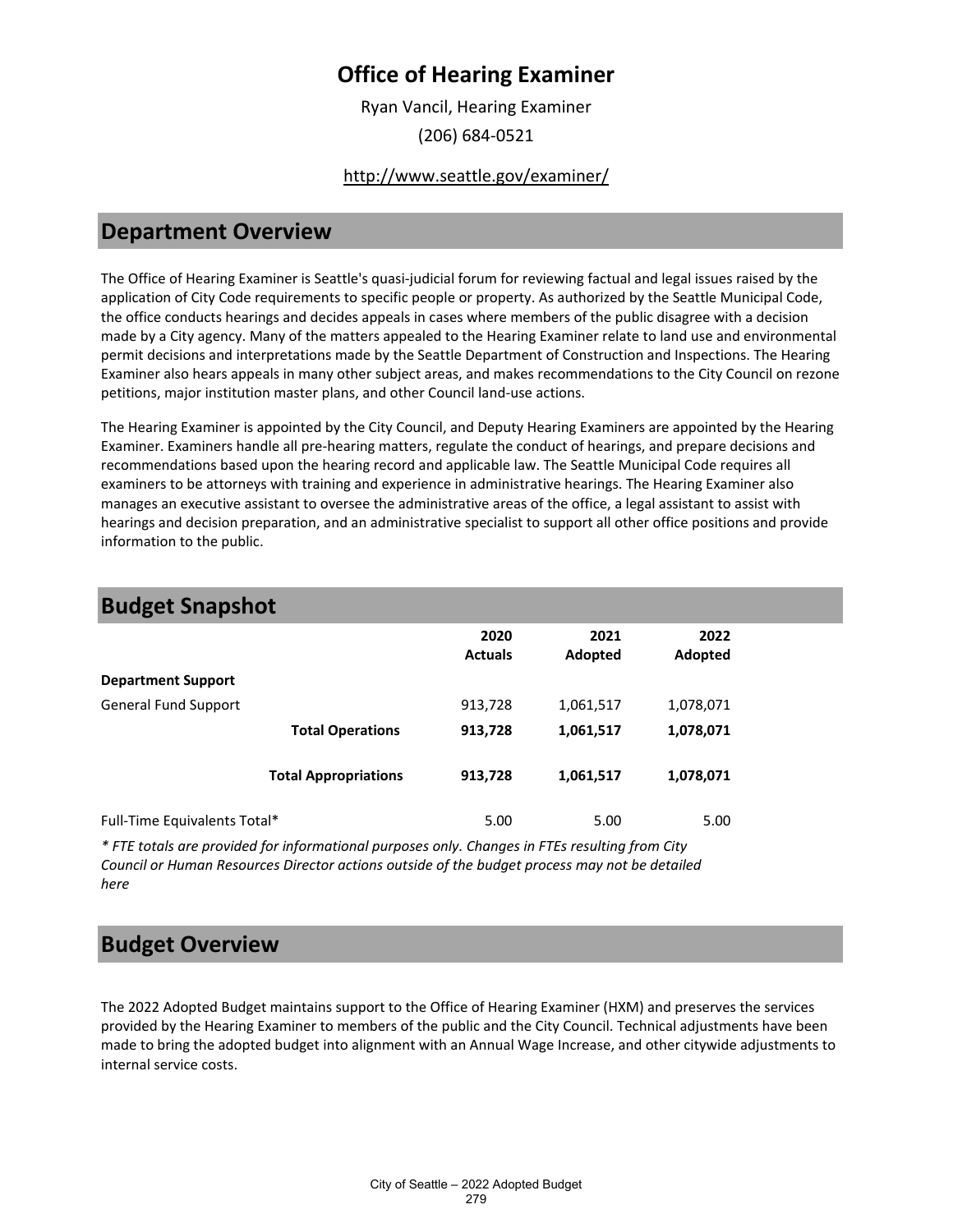## **Office of Hearing Examiner**

## **Incremental Budget Changes**

#### **Office of Hearing Examiner**

|                                                | <b>Dollars</b> | FTE                      |
|------------------------------------------------|----------------|--------------------------|
| 2021 Adopted Budget                            | 1,061,517      | 5.00                     |
| <b>Baseline</b>                                |                |                          |
| Citywide Adjustments for Standard Cost Changes | 16,554         |                          |
| <b>Total Incremental Changes</b>               | \$16,554       | $\overline{\phantom{0}}$ |
| <b>Total 2022 Adopted Budget</b>               | \$1,078,071    | 5.00                     |

#### **Description of Incremental Budget Changes**

|                                                       | <b>Baseline</b> |
|-------------------------------------------------------|-----------------|
| <b>Citywide Adjustments for Standard Cost Changes</b> |                 |
| Expenditures                                          | \$16.554        |

Citywide technical adjustments made in the baseline phase reflect changes to internal services costs, including rates from the Department of Finance & Administrative Services, Seattle Information Technology Department, Seattle Department of Human Resources, and for healthcare, retirement and industrial insurance charges for the department. These adjustments reflect initial assumptions about these costs and inflators early in the budget process.

| <b>Expenditure Overview</b>                        |                        |                 |                 |  |
|----------------------------------------------------|------------------------|-----------------|-----------------|--|
| <b>Appropriations</b>                              | 2020<br><b>Actuals</b> | 2021<br>Adopted | 2022<br>Adopted |  |
| HXM - BO-HX-V1X00 - Office of the Hearing Examiner |                        |                 |                 |  |
| 00100 - General Fund                               | 913,728                | 1,061,517       | 1,078,071       |  |
| Total for BSL: BO-HX-V1X00                         | 913,728                | 1,061,517       | 1,078,071       |  |
| <b>Department Total</b>                            | 913,728                | 1,061,517       | 1,078,071       |  |
| Department Full-Time Equivalents Total*            | 5.00                   | 5.00            | 5.00            |  |

*\* FTE totals are provided for informational purposes only. Changes in FTEs resulting from City Council or Human Resources Director actions outside of the budget process may not be detailed here*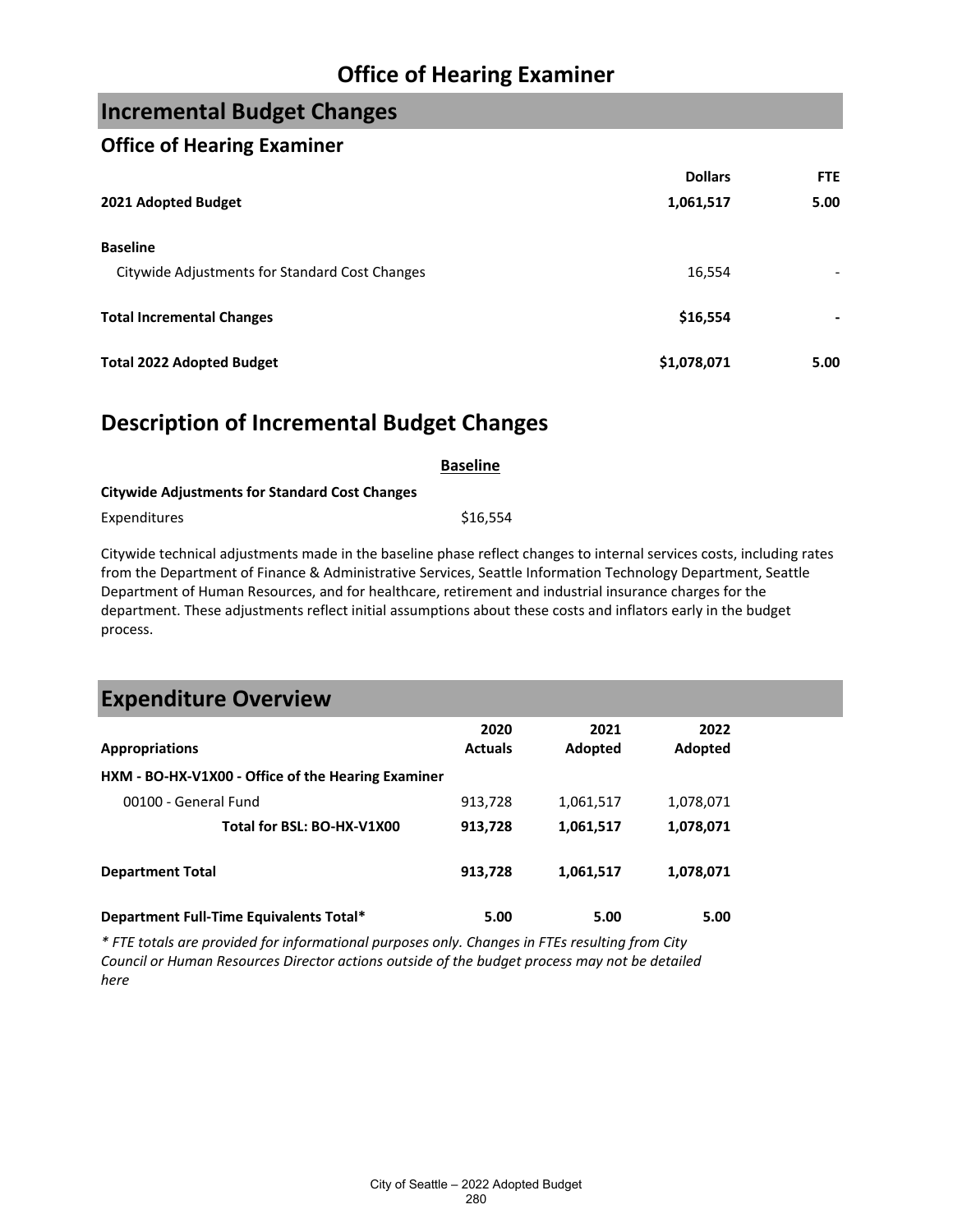# **Office of Hearing Examiner**

|                              | 2020<br><b>Actuals</b> | 2021<br>Adopted | 2022<br>Adopted |
|------------------------------|------------------------|-----------------|-----------------|
| 00100 - General Fund         | 913.728                | 1,061,517       | 1,078,071       |
| <b>Budget Totals for HXM</b> | 913,728                | 1,061,517       | 1,078,071       |

# **Budget Summary by Fund Office of Hearing Examiner**

# **Appropriations by Budget Summary Level and Program**

#### **HXM - BO-HX-V1X00 - Office of the Hearing Examiner**

The purpose of the Office of Hearing Examiner Budget Summary Level is to conduct fair and impartial hearings in all subject areas where the Seattle Municipal Code grants authority to do so (there are currently more than 75 subject areas) and to issue decisions and recommendations consistent with applicable law.

| <b>Program Expenditures</b>    | 2020<br><b>Actuals</b> | 2021<br>Adopted | 2022<br>Adopted |
|--------------------------------|------------------------|-----------------|-----------------|
| Office of the Hearing Examiner | 913.728                | 1,061,517       | 1,078,071       |
| Total                          | 913,728                | 1,061,517       | 1,078,071       |
| Full-time Equivalents Total*   | 5.00                   | 5.00            | 5.00            |

*\*FTE totals are provided for informational purposes only. Changes in FTEs resulting from City Council or Human Resources Director actions outside of the budget process may not be detailed here*